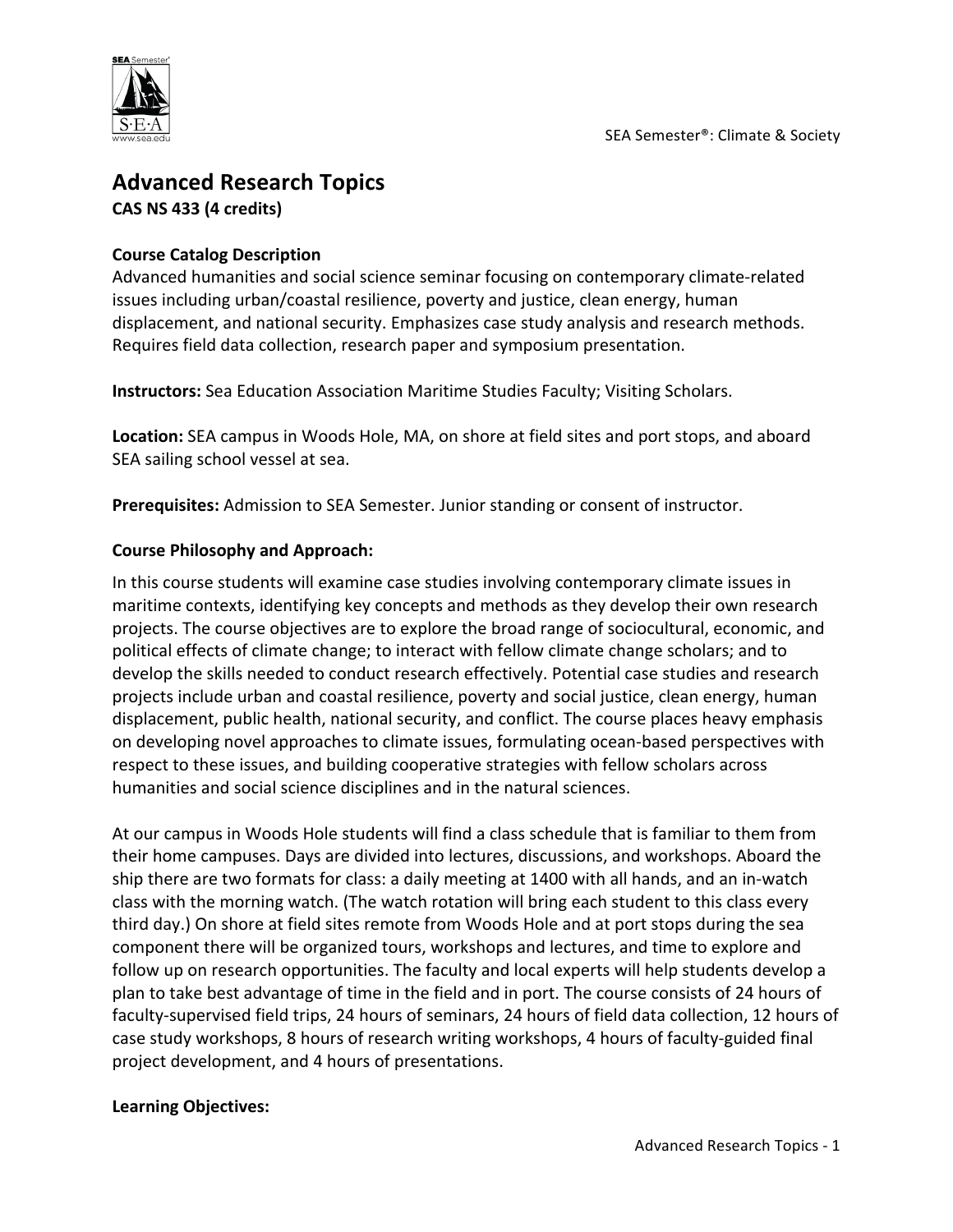

- 1. Gain practical experience with specific approaches, tools, and techniques used in conducting humanities and social science research.
- 2. Learn research methods with multiple sources including primary documents, secondary scholarly literature, and the internet, where assessing the value and veracity of web pages is an essential skill for the scholar.
- 3. Learn to communicate with scholars, institutions, and stakeholders working to develop solutions to climate change-related issues locally, regionally, and globally.

# **Evaluation:**

| Preliminary Research Statement and Bibliography | 10% |
|-------------------------------------------------|-----|
| First Draft of Research Paper                   | 20% |
| Case Study Summaries (two on shore, two at sea) | 40% |
| Final Research Paper (At Sea)                   | 20% |
| Symposium Poster (At Sea)                       | 10% |

# **Assignments**:

# Preliminary Research Statement and Bibliography

Individual students will select a research topic with the guidance of the course instructor. They will test the theories and ideas learned from an extensive review of relevant literature against their own observations and interviews conducted during the sea component. The preliminary research statement consists of two to three sentences that explain the goals of the proposed research; the goals must be sufficiently narrow in scope to be addressed in a ten-page paper. The bibliography consists of five annotated entries and serves as an exploratory exercise to further the student's knowledge of the relevant literature. The preliminary research statement and bibliography are due in week three and are worth 10% of the total course grade.

#### First Draft of Research Paper

Students in *Advanced Research Topics* have the option of identifying an ongoing or potential project from their home institutions, such as independent study work or a campus climate initiative, and writing a communication piece, such a journal article, policy brief or white paper directed to interested readers and stakeholders. The first draft of the research paper will consist of a topic-specific literature review, a field plan for data collection during the second shore and sea components, and a summary of any data collected during the first shore component. The research draft (7-8 pages) is due at the end of week six and is worth 20% of the total course grade.

#### Case Study Summaries

During the semester there will be four case studies based on field trips. A case study identifies a specific problem related to the broader themes of the program and provides opportunities for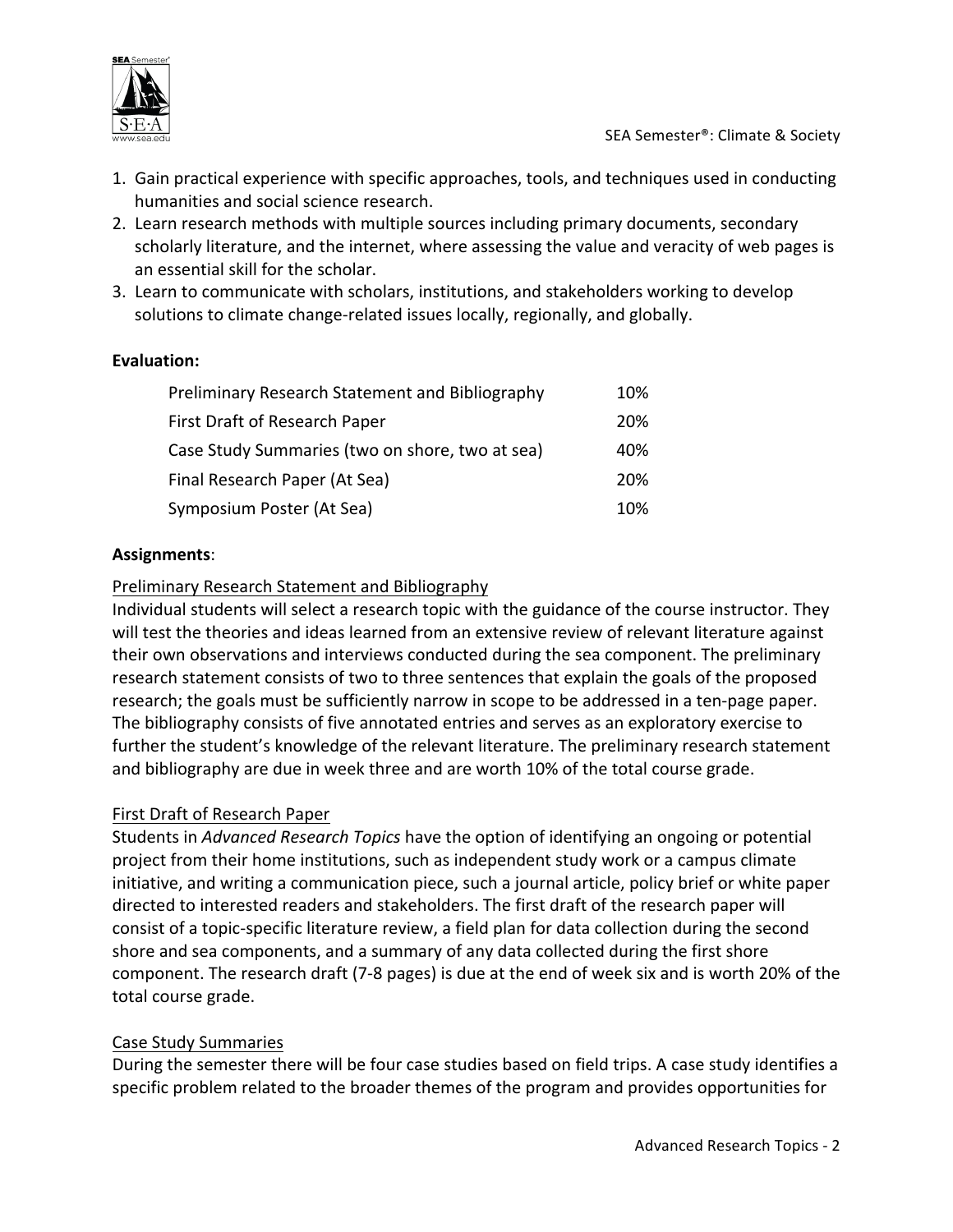

field (onsite) analyses of stakeholders, policies, and other relevant factors. Students will work in teams to complete a case study summary worksheet provided by the instructor and will discuss results in class. Each of the four case study summaries is worth 10% of the total course grade.

# Final Research Paper and Symposium Poster

Students in *Advanced Research Topics* will produce a conference-quality poster to accompany their final research paper and will present the poster during an end-of semester symposium on the ship. The poster will summarize the research question, current theories and students' original data collection and arguments. The final manuscript will be ten to twelve pages of text, excluding additional figures and images. The final paper and poster are due in week 12 and are worth 20% and 10% of the total course grade, respectively.

# **Expectations and Requirements:**

- Punctual attendance is required at every class meeting.
- Active participation in class discussion is expected.
- Late assignment submissions are not accepted.
- The policy on academic accuracy, quoted below, will be strictly followed in this class. The papers that you submit in this course are expected to be *your original work.* You must take care to distinguish your own ideas and knowledge from wording or substantive information that you derive from one of your sources. The term "sources" includes not only published primary and secondary material, but also information and opinions gained directly from other people and text that you cut and paste from any site on the Internet.

# The responsibility for learning the proper forms of citation lies with you.

Quotations must be placed properly within quotation marks and must be cited fully. In addition, all paraphrased material must be acknowledged completely. Whenever ideas or facts are derived from your reading and research, the sources must be indicated. (Harvard *Handbook for Students,* 305)

- Considerations for use of internet sources: As you browse websites, assess their usefulness very critically. Who posted the information and why? Can you trust them to be correct? Authoritative? Unbiased? Your annotation should include the name of the author or organization originating any material that you reference. If you can't identify the source, don't use it!
- Please consult information in the SEA Student Handbook on Academic Integrity and direct any questions to SEA Semester faculty.

# **Readings:**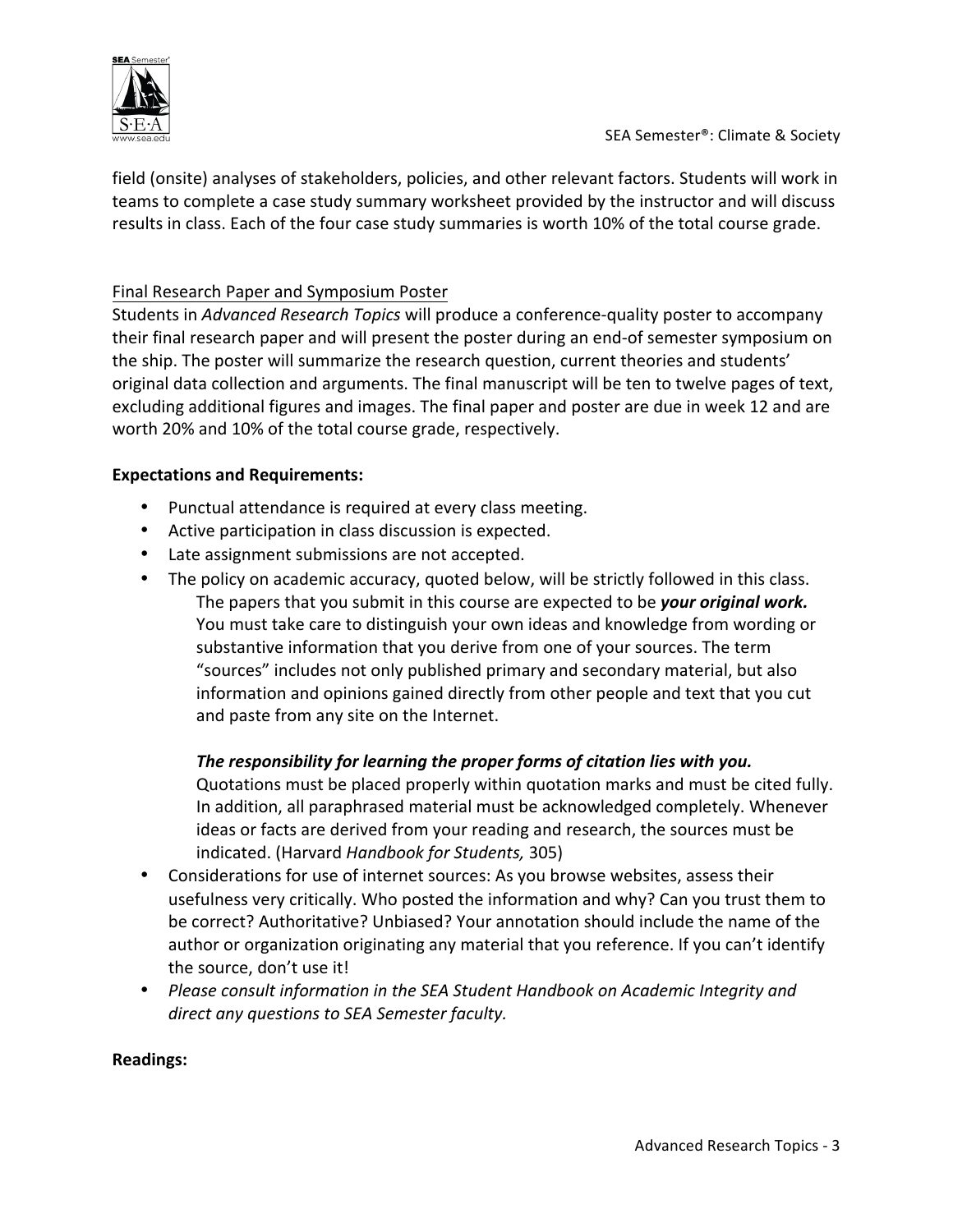

- Archer, Diane. Building urban climate resilience through community-driven approaches to development: Experiences from Asia. *International Journal of Climate Change Strategies and Management* 8(5):654-669. 2016.
- Black, Richard, Stephen R.G. Bennett, Sandy M. Thomas, and John R. Beddington. Migration as Adaptation. *Nature* 478:447-9. 2011.
- Buhaug, Halvard. Climate-conflict research: some reflections on the way forward. WIREs Clim *Change* 6:269-275. 2015.
- CNA Military Advisory Board. National Security and the Accelerating Risks of Climate Change. Alexandria, VA: CNA Corporation. 2014.
- Hallegatte, Stephane, Mook Bangalore, and Laura Bonzanigo. *Shock Waves: Managing the Impacts of Climate Change on Poverty*. Climate Change and Development Series. Washington, DC: World Bank. 2016.
- Kabisch, N., N. Frantzeskaki, S. Pauleit, S. Naumann, M. Davis, M. Artmann, D. Haase, S. Knapp, H. Korn, J. Stadler, K. Zaunberger, and A. Bonn. Nature-based solutions to climate change mitigation and adaptation in urban areas: perspectives on indicators, knowledge gaps, barriers, and opportunities for action. *Ecology and Society* 21(2):39. 2016.
- Kinley, Richard. Climate change after Paris: from turning point to transformation. *Climate Policy* 17(1):9-15. 2017.
- MassSenate Committee on Global Warming and Climate Change. *The Massachusetts Clean Energy Future Report*. January 2018.
- Moriarty, Patrick, and Damon Honnery. Future cities in a warming world. *Futures* 66:45-53. 2015.
- Scandrett, Eurig. Climate justice: contested discourse and social transformation. *International* Journal of Climate Change Strategies and Management 8(4):477-487. 2016.
- Scott, Heidi. Energy Ontologies: Wind, Biomass, and Fossil Transportation. *Humanities* 5(37): doi:10.3390/h5020037. 2016.
- Schlosberg, David, and Lisette B. Collins. From environmental to climate justice: climate change and the discourse of environmental justice. WIREs Clim Change doi: 10.1002/wcc.275. 2014.

Selby, Jan. Positivist Climate Conflict Research: A Critique. *Geopolitics* 19:829-856. 2014.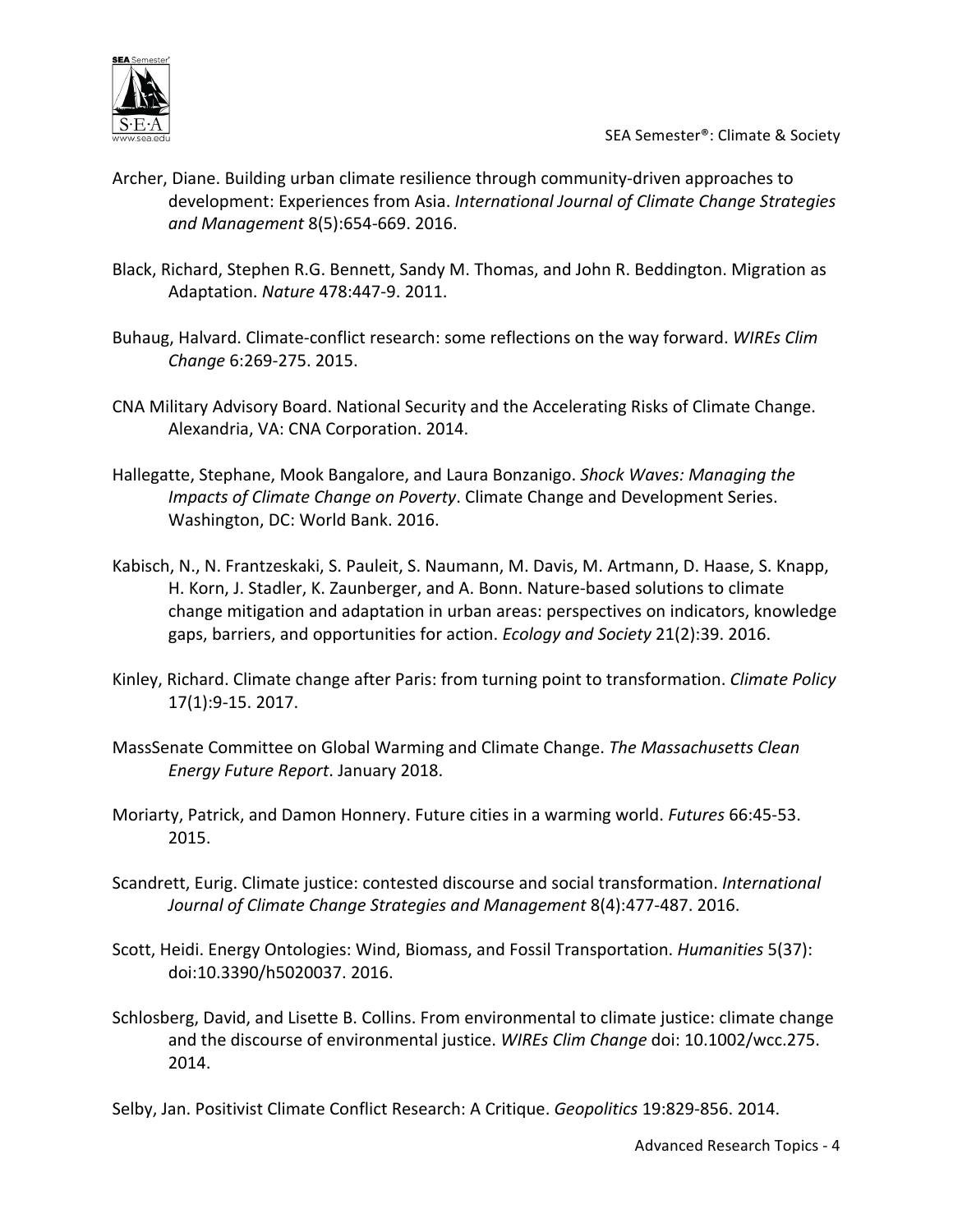

Walliman, Nicholas. *Research Methods: The Basics* (Second Edition). New York: Routledge. 2011.

# **Course Calendar:**

| <b>Topic</b>                                                                                                              | <b>Readings/Assignments Due</b>                                                                                                |  |
|---------------------------------------------------------------------------------------------------------------------------|--------------------------------------------------------------------------------------------------------------------------------|--|
| Week 1 (6 hours) - on shore at SEA campus in Woods Hole                                                                   |                                                                                                                                |  |
| <b>First Shore Component</b><br><b>Seminar:</b> Introduction to the themes, readings, and<br>expectations for the course. | Readings: Walliman 2011 (Ch. 3,<br>"Structuring the research project" and<br>Ch. 5, "Finding and reviewing the<br>literature") |  |
| <b>Workshop:</b> How to design a research project                                                                         |                                                                                                                                |  |
| Week 2 (8 hours) – on shore at SEA campus in Woods Hole                                                                   |                                                                                                                                |  |
| Seminar: Urban climate resilience                                                                                         | Readings: Archer 2016; Moriarty &<br>Honnery 2015; Kabisch et al 2016                                                          |  |
| Field Trip: The Port of Boston; BU Pardee Center (Case<br>Study 1)                                                        |                                                                                                                                |  |
| Week 3 (6 hours) - on shore at SEA campus in Woods Hole                                                                   |                                                                                                                                |  |
| Seminar: Conflict                                                                                                         | Readings: Buhaug 2015; Selby 2014;<br><b>CNA 2014</b>                                                                          |  |
| <b>Seminar: National security</b>                                                                                         |                                                                                                                                |  |
|                                                                                                                           | Due: Research statement and                                                                                                    |  |
|                                                                                                                           | bibliography; Case Study 1 Summary                                                                                             |  |
| Week 4 (6 hours) – on shore at SEA campus in Woods Hole                                                                   |                                                                                                                                |  |
| Seminar: Energy                                                                                                           | Readings: MassSenate 2018; Scott 2016                                                                                          |  |
| <b>Field Trip:</b> MA Clean Energy Center (Case Study 2)                                                                  |                                                                                                                                |  |
| Week 5 (6 hours) - on shore at SEA campus in Woods Hole                                                                   |                                                                                                                                |  |
| <b>Seminar:</b> Climate migration<br><b>Seminar:</b> Climate and poverty                                                  | Readings: Black et al 2011; Scandrett<br>2016; Schlosberg & Collins 2014;<br>Hallegatte et al 2016                             |  |
|                                                                                                                           | Due: Case Study 2 Summary                                                                                                      |  |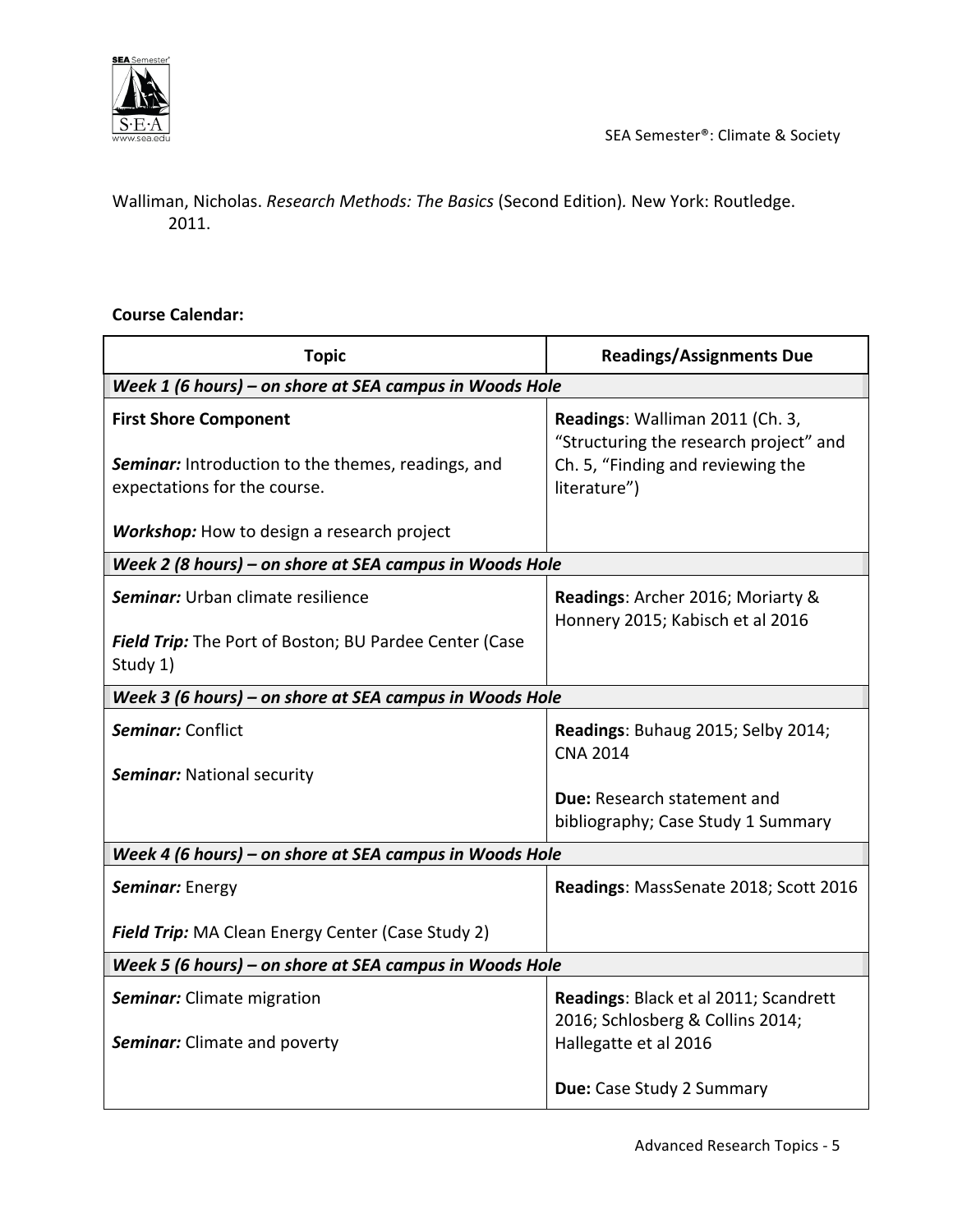

SEA Semester®: Climate & Society

| Week 6 (8 hours) – on shore at SEA campus in Woods Hole |                                                                                          |  |
|---------------------------------------------------------|------------------------------------------------------------------------------------------|--|
| <b>Seminar:</b> Field case studies preview              | <b>Readings:</b> Site-specific readings to<br>guide second shore component case<br>study |  |
| <b>Project Writing workshop</b>                         | Due: Research Paper First Draft                                                          |  |

| Week 7 (16 hours) – on shore in New Zealand               |                                                                                |  |
|-----------------------------------------------------------|--------------------------------------------------------------------------------|--|
| <b>Second Shore Component</b>                             | <b>Readings:</b> Site-specific readings to<br>supplement field trip activities |  |
| Three Field Trips/Seminars with local program<br>partners | <b>Due:</b> Case Study 3 Summary                                               |  |
| <b>Field Data Collection for research papers</b>          |                                                                                |  |
| Case Study 3                                              |                                                                                |  |

| Week 8 (8 hours) – at sea                                |                                                       |  |  |
|----------------------------------------------------------|-------------------------------------------------------|--|--|
| <b>Sea Component</b>                                     |                                                       |  |  |
| <b>Field Trip</b>                                        |                                                       |  |  |
| <b>Field Data Collection for research papers</b>         |                                                       |  |  |
| Week $9$ (8 hours) – at sea                              |                                                       |  |  |
| <b>Research Writing Workshop</b>                         | <b>Readings: Paris Agreement 2015; Kinley</b><br>2017 |  |  |
| <b>Topic Discussion:</b> The Paris Agreement             |                                                       |  |  |
| Week 10 (8 hours) $-$ at sea                             |                                                       |  |  |
| <b>Research Writing Workshop</b>                         |                                                       |  |  |
| <b>Seminar:</b> Writing a Research Paper from Field Data |                                                       |  |  |
| Week 11 (8 hours) – at sea                               |                                                       |  |  |
| <b>Field Trip</b>                                        | Due: Case Study 4 Summary                             |  |  |
| <b>Field Data Collection for research papers</b>         |                                                       |  |  |